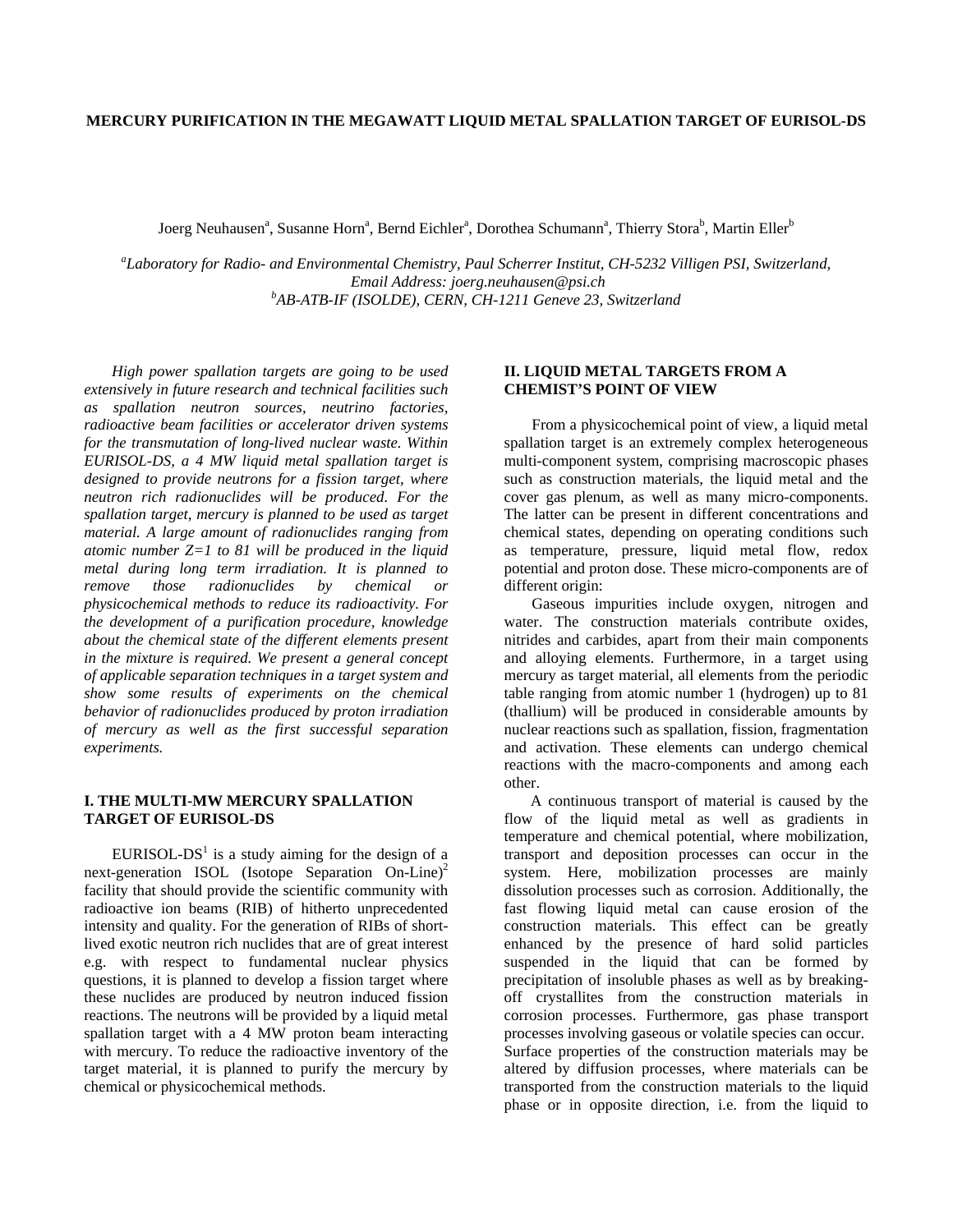surface layers and/or the bulk solid phase. These diffusion processes are enhanced by the strong radiation field, especially in vicinity of the target window, but also to a lesser extent in the complete target system.

Precipitation processes can include formation of local coatings as well as formation of mobile insoluble particles. As a consequence of the chemical complexity of the system, the nature of precipitations is expected to be equally complex. In principle, formation of metallic or intermetallic platings on metal surfaces have to be considered as well as precipitation of particles of intermetallic phases, oxides, salts, nitrides or hydrides. These materials, depending on their wetting properties, their density difference compared to the liquid metal and their particle size, can remain suspended in the liquid or accumulate e.g. at the liquid/gas interface, at the walls of the target or liquid metal loop or sediment at the bottom at positions with low flow rate or during maintenance periods when the liquid metal flow is stopped.

Taken as a whole, transport processes cause a continuous chemical stress for the integrity of the complete liquid metal target and loop system. This also includes the degradation of passivating surface layers and embrittlement of construction materials caused by dissolution or incorporation certain components. The presence of halogens and chalcogens produced by nuclear reactions can have catalysing effects on degradation and corrosion processes. The hydrogen-water vapour pressure ratio, which is determining the reductive potential, is one parameter that is decisive for the chemical state of different components. This ratio is not known a priori, nor is it constant within the operation period of the target unless special measures such as integration of an oxygen control system are taken.

Overall, an inhomogeneous distribution of nuclear reaction products has to be expected for a liquid metal target system. The implications for operation and maintenance of the systems are numerous: The formation of surface layers throughout the complete target and loop system and the distribution of radionuclides between surfaces and bulk mercury are largely dependent on the operating conditions. At the start-up, the concentration of nuclear reaction and corrosion products is very small. Therefore, homogeneous surface layers cannot be formed. On the other hand, because of the high ratio of adsorption sites on surfaces compared to the number of impurity atoms present at an early stage of operation, it is likely that a substantial fraction of the radionuclides produced are adsorbed at the surfaces. With increasing irradiation time the concentrations of nuclear reaction and corrosion products will get larger and larger. This can lead to an overall increasing ratio of radionuclides carried with the liquid metal, compared to the adsorbed material. Additionally, coatings could be formed, preferably at special positions such as the heat exchanger, where low solubility compounds could precipitate at the relatively

low temperatures present. This could lead to changes in heat conduction, resulting in a change of performance of the heat exchanger. In general, an inhomogeneous distribution of decay heat and radiation has to be taken into account. This has consequences e.g. for shielding calculations or maintenance operations at different components. Furthermore, the accumulation of nuclear reaction products at the liquid/gas interface may lead to enhanced evaporation of volatiles caused by decay heat.

# **II.A. The Chemical State of Nuclear Reaction Products in a Liquid Mercury Target**

Apart from its function as target material and heat transfer medium, mercury in a liquid metal spallation target acts as a solvent and reaction medium for nuclear reaction and corrosion products. Initially, nuclear reaction products will be present in the target in atomically dispersed form until reaching a certain saturation concentration, unless they react with another chemical species to form a compound or attach to a surface providing suitable adsorption sites. Such surfaces may be provided by the construction materials, by impurity particles suspended in the liquid metal or solid impurities accumulated at phase boundaries such as the liquid gas interface. For an element that does not undergo chemical reaction or adsorption processes, its saturation concentration is determined by its solubility. In case chemical reactions occur, the solubility of the resulting compound in mercury determines the state of the element under consideration within the system. The solubility of many compounds in mercury may be very low, e.g. metal oxides. The solvent mercury, which is present in a large excess, has to be considered to be a principal reaction partner for nuclear reaction products. However, there are compounds that are much more stable than the corresponding compounds of nuclear reaction products with mercury. Consequently, mercury can be displaced from the primary chemical reaction products by other impurities. Therefore, it is expected that finally various other compounds are formed from all the elements present, leading to a minimization of the Gibbs free energy of the system. With increasing irradiation time, reactions of nuclear reaction products among each other become more probable because of the higher concentrations.

From the situation described above, it is concluded that the solubility of elements and compounds play a major role in the understanding of nuclear reaction product behaviour in mercury. A discussion of solubility data available in the literature and a semi-empirical method for the estimation of missing data can be found in Ref. 3.

Furthermore, the interaction of nuclear reaction products with the liquid metal and among themselves will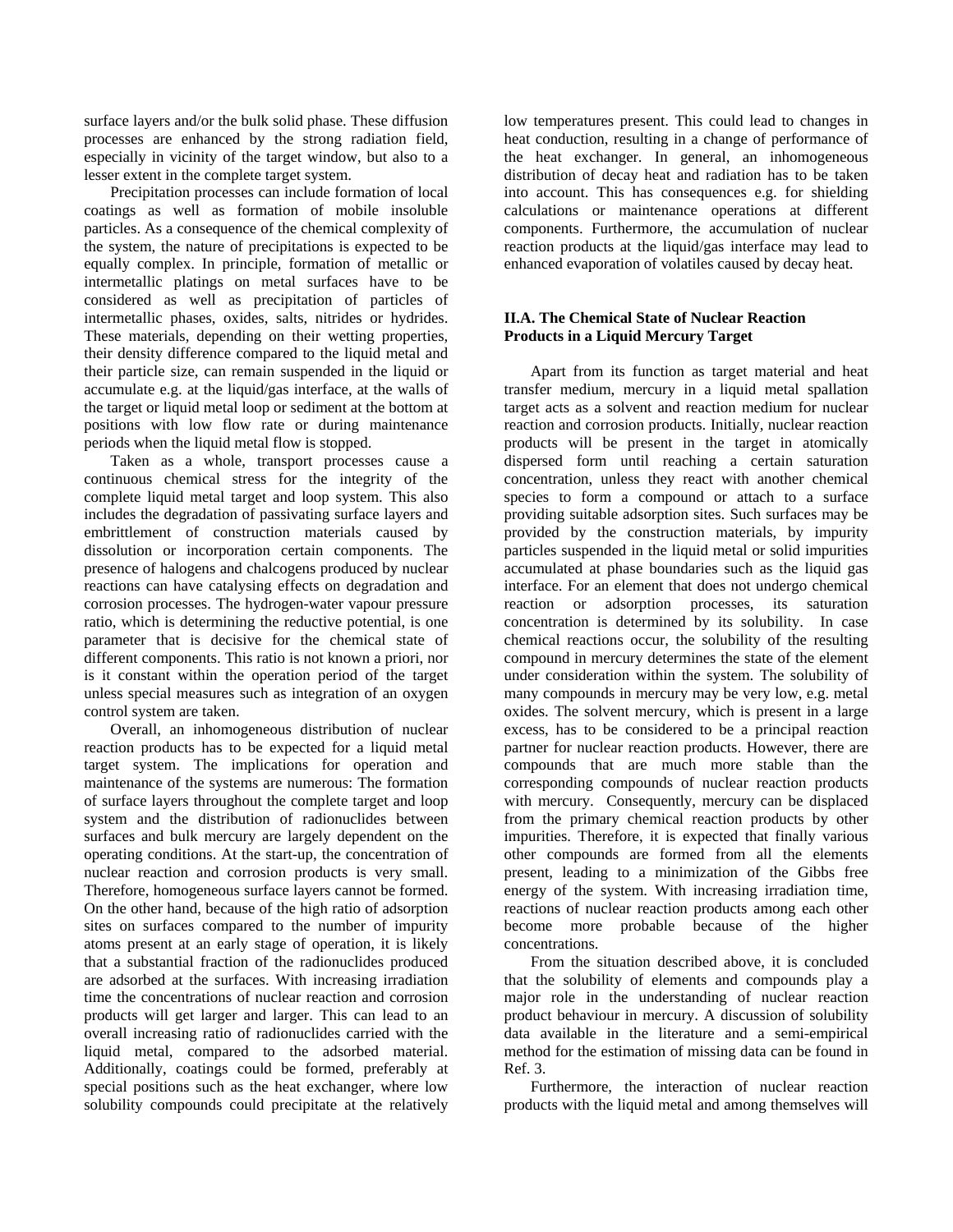have a decisive influence on their chemical state within the target system. In principle, the chemical state of different components can be evaluated based on thermodynamic data, e.g. using the method of Gibbs free energy minimization. However, this requires a complete and consistent set of thermodynamic data for all possible species/phases that could be present in the system. For a system comprised of elements from almost the complete periodic table such as a mercury target, i.e. a system comprising more than 80 components, this is definitely unrealistic, since even for binary combinations some data are lacking. In such a complex system the formation of ternary, quaternary and more complex phases can be expected. Even the formation of hitherto unknown phases is possible. Therefore, a complete and consistent data set comprising all possible phase and species is out of reach. In a much simplified approach, the general behaviour of the different elements formed by nuclear processes in a liquid metal spallation target could be estimated based on an evaluation of the strength of chemical interaction in binary combinations of elements. The viability of this approach is under investigation in our group.

#### **III. EXPERIMENTAL MODEL STUDIES ON PROTON IRRADIATED MERCURY SAMPLES**

#### **III.A. The Distribution of Radionuclides in Proton Irradiated Mercury Samples**

Two 1 ml samples of Hg were filled in stainless steel capsules. These capsules were irradiated at CERN with a proton beam of  $1.5\times10^{15}$  protons of 1.4 GeV. After some weeks of cooling the samples were transferred to PSI, were they were measured on an HPGe-detector equipped with standard electronics. One sample (Sample 1) was opened in a Plexiglas glove box, which was filled with Ar. The Oxygen content of the system measured using an yttria-doped  $ZrO<sub>2</sub>$  solid electrolyte cell was in the range of  $0.1 - 1$  %. After opening, the Hg was removed from the steel capsule and poured into a glass vessel.  $\gamma$ -spectra of the steel capsule and the complete Hg sample were taken. Additionally, a part of the bulk Hg, inside the droplet, was separated using a syringe, and a  $\gamma$ -spectrum of the removed fraction of Hg was measured. The second sample (Sample 2) of Hg remained in the original irradiation capsule.  $\gamma$ -spectra were taken repeatedly to facilitate nuclide identification based on decay properties.

Fig. 1 shows a small section  $\gamma$ -spectrum of Sample 1 approximately 6 weeks after irradiation, clarifying the complexity of the spectrum. With the aid of spectra of both samples taken in the following months, various nuclides of the elements Ag, Ba, Ce, Gd, Eu, Lu, Hf, Re, Os, Ir, Pt, Au, Hg and Tl have been surely identified. For some isotopes of Se, Rb, Y, Zr, Nb, Mo, Ru, Sn and Yb the identification is less certain.

A comparison of the  $\gamma$ -spectra of the mercury removed from the irradiation capsule and the capsule itself indicates that a substantial part of the activity is retained on the surface of the capsule, but a large part of the activity is carried away with the liquid metal as well.



Fig. 1: Section of the  $\gamma$ -spectrum of sample 1 taken approximately 6 weeks after irradiation.



Fig. 2: Section of the  $\gamma$ -spectrum of bulk Hg removed from sample 1 using a syringe, taken approximately 6 weeks after irradiation

The  $\gamma$ -spectrum of the fraction of Hg separated using a syringe showed much less activity than expected from the spectra of the complete mercury removed from the capsule. In fact, only silver and gold isotopes could be identified in this sample (see Fig. 2). Since this sample was taken from the inner part of the Hg droplet, it is concluded that only Ag and Au are actually dissolved in mercury, while the radionuclides of the remaining elements are attached to the surface of the Hg droplet. These nuclides are also those that are preferentially adsorbed at the surface of the irradiation capsule. In comparison, Ag and Au are completely removed from the irradiation capsule together with the mercury. No Ag and Au nuclides were found in the  $\gamma$ -spectrum of the irradiation capsule after emptying the Hg.

The reason for this behavior and the chemical state of the radionuclides located at the surfaces is not yet fully understood. However, it is known from aqueous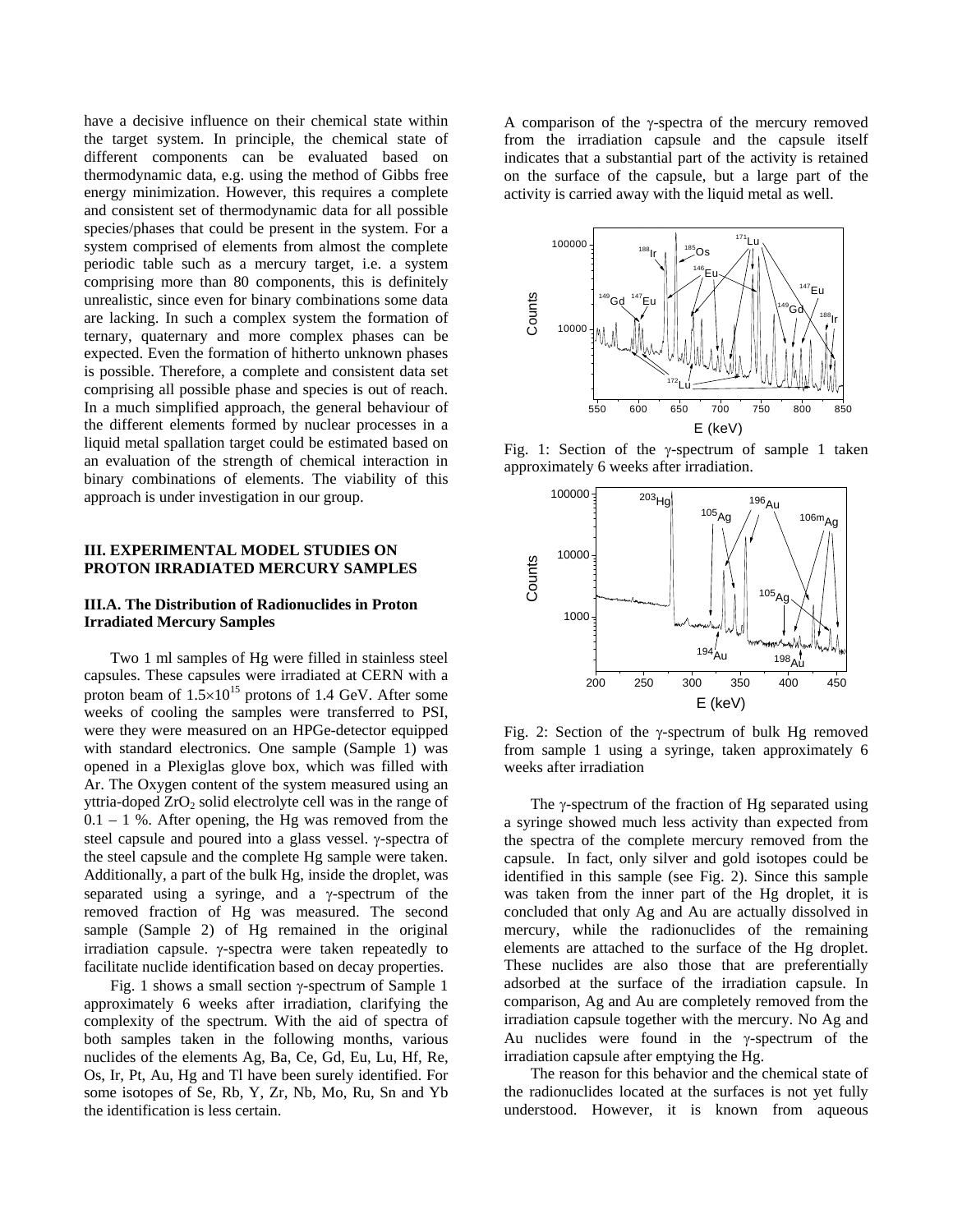radiochemistry that radionuclides present in carrier-free amounts often undergo adsorption processes, either on the walls of containers or on solid particles dispersed in the system<sup>4</sup>. A rough comparison of the number of adsorption sites available in the capsule with an estimation of the total number of atoms produced during irradiation shows that substantial adsorption of radionuclides at the walls of the capsule is possible. A quantitative comparison of the -spectra of capsule surface and both complete and inner part of the Hg sample is difficult because of the strong absorption effect of Hg and non-sufficient knowledge of the actual distribution of the  $v$ -emitting species.

Though the surface of the Hg samples was visually clean, a thin layer of solid material, e.g. oxide, could be present on the surface of the liquid metal. Since this material would be finely dispersed, it can serve as a site for adsorption of carrier free radionuclides. Therefore, adsorption to such particles could be an explanation for most of the radionuclides being enriched on the surface of the liquid metal. Other possible explanations are segregation of metals because of low solubility, oxide formation due to reactions with impurity oxygen or with oxide layers present in the capsule. These reactions may be enhanced by radiation. Segregation due to solubility limits seems to be a plausible explanation for the least soluble elements. For instance, for the element Re solubilities in the the range of mole fractions of  $10^{-15}$  have been predicted by semi-empirical calculations<sup>3</sup>, while from the  $\gamma$ -spectrum of our Hg sample we estimate a mole fraction of  $10^{-11}$  for the isotope <sup>183</sup>Re. In general, the presence of inactive carrier can play an important role in solubility considerations. Though radionuclides are present only at low concentrations in our samples, typically mole fractions of  $10^{-11}$  to  $10^{-14}$ , corresponding inactive carriers can be present in much larger concentrations. In this way, the solubility limit can be exceeded. The formation of oxides is the most probable explanation for the separation of those elements that have a high affinity to oxygen.

For a liquid metal spallation target, several consequences of these effects have to be considered. For example, shielding calculations are performed assuming a homogeneous distribution of radionuclides in the target. A deposition of radionuclides on the walls of the loop could lead to higher than expected dose rates. Additionally, the radioactivity is not necessarily carried away with the liquid metal but partially remains in the loop after emptying the loop for maintenance operations. Furthermore, the deposition effect would influence the techniques that can be used for purification. It would be highly desirable to investigate such effects in a real Hg spallation target and loop, e.g. at SNS at ORNL.

# **III.B. Experimental Studies on the Removal of Radionuclides from Mercury**

A sample of approximately 2 g Hg was proton irradiated at CERN. After cooling for several years under ambient conditions in contact with air, the sample was sent to PSI.  $\gamma$ -spectroscopy showed that the main activity remaining in the sample stems from long-lived isotopes such as  $173$ Lu,  $172$ Hf and its daughter  $172$ Lu as well as  $194$ Au as a daughter of  $194$  Hg. Visually, the sample did not show the bright metallic luster displayed by pure mercury. Its surface had a rather dull grey appearance, indicating the presence of a thin oxide layer. A part of the mercury was separated from the bulk sample using a syringe in such a way that only material from the inner part of the Hg droplet was separated. The  $\gamma$ -spectrum of this fraction of Hg showed only the peaks of  $194$ Au, indicating that the Lu and Hf nuclides are attached to the surface of the sample rather than dissolved in Hg. This is consistent with the distribution of radionuclides observed in the other two samples mentioned before. Those of course contained many more radionuclides because of the more recent irradiation. Presumably, Lu and Hf are oxidized, since they are metals that are rather sensitive to oxidation. Since a spallation target system is not an ultra-pure environment, oxidation processes can be expected to occur in such a system as well. Therefore, the formation of oxide material may occur in a target system, and methods to remove these can be an efficient way to remove a part of the radionuclides formed by nuclear reactions. The removal of this material should also help to prevent the deposition of solid materials at unwanted places, e.g. plugging of thin pipes.

To separate the surface layer from the liquid metal, the mercury droplet was brought into contact with oxidic materials having a rather rough surface. For the first experiments, the Hg droplet was moved in boats made of chinaware and sintered corundum. For the final experiment, the sample was poured over molecular sieve. Fig. 3 shows the  $\gamma$ -spectra of the sample before and after pouring over the molecular sieve. The Lu and Hf nuclides are almost quantitatively removed from the mercury, whereas the gold remains in solution. The Hg sample also showed bright metallic luster after the cleaning procedure.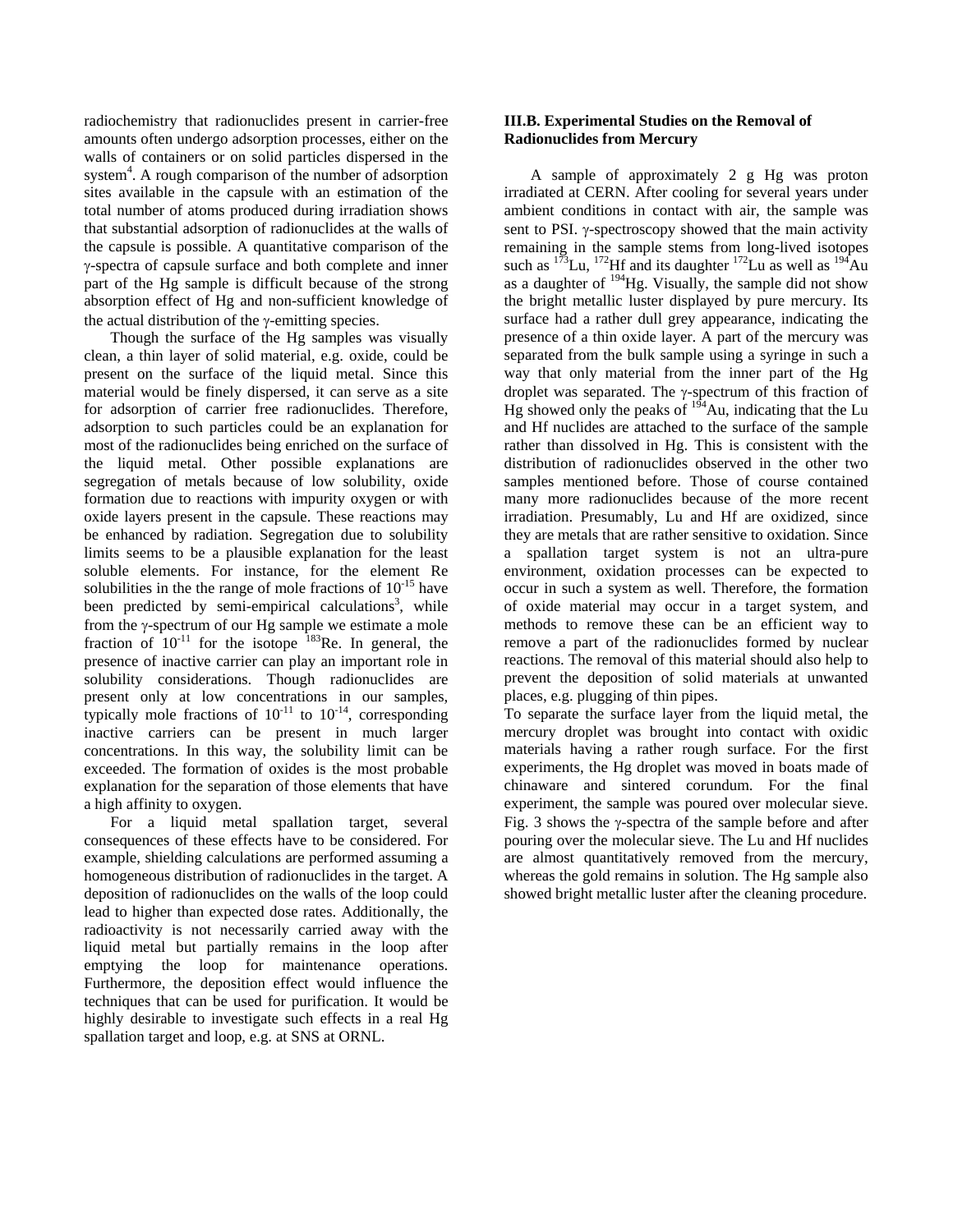

Fig. 3:  $\gamma$ -spectra of the Hg sample before and after pouring over molecular sieve.

Further experiments were carried out to find methods for removal of dissolved components, in this case  $194$ Au. For these experiments, the Hg sample remaining from the Lu/Hf-separation was used.  $194$ Au as the major radioactive component detectable by  $\gamma$ -spectroscopy is produced from its mother  $^{194}$ Hg with a half-life of 520 y. From an evaluation of intermetallic interactions based on semi-empirical calculations<sup>5</sup>, metals of Group 4 and 5 of the periodic table should have a higher affinity to gold than mercury. Furthermore, these metals are hardly soluble in mercury. Therefore, they should be suitable candidates for absorbers. In the first experiments, Ta and Zr foils were brought into contact with mercury, but no wetting of the metal surface could be achieved. Several methods of surface treatment have been examined to facilitate wetting of the metal surfaces, e.g. mechanical scratching, etching and treatment with complexing agents. Since none of them was successful, other candidates for metal absorbers had to be found. Copper seemed attractive since it is well known to form compounds with gold, and its solubility in mercury is fairly low. Furthermore, copper can be amalgamated fairly easily. Therefore, wetting of copper with mercury should be



Fig. 4:  $\gamma$ -spectra of the Hg sample before and the Hg sample and Cu-plate after the adsorption experiment.

possible. In practice, wetting of copper is slow and incomplete when dipping a mechanically cleaned copper plate into mercury. The wetting can be enhanced by amalgamation of the copper plate. For this purpose, the copper plate is dipped in a saturated aqueous  $HgCl<sub>2</sub>$ solution for several hours. After this procedure, a Cuamalgam layer has formed at the surface of the plate.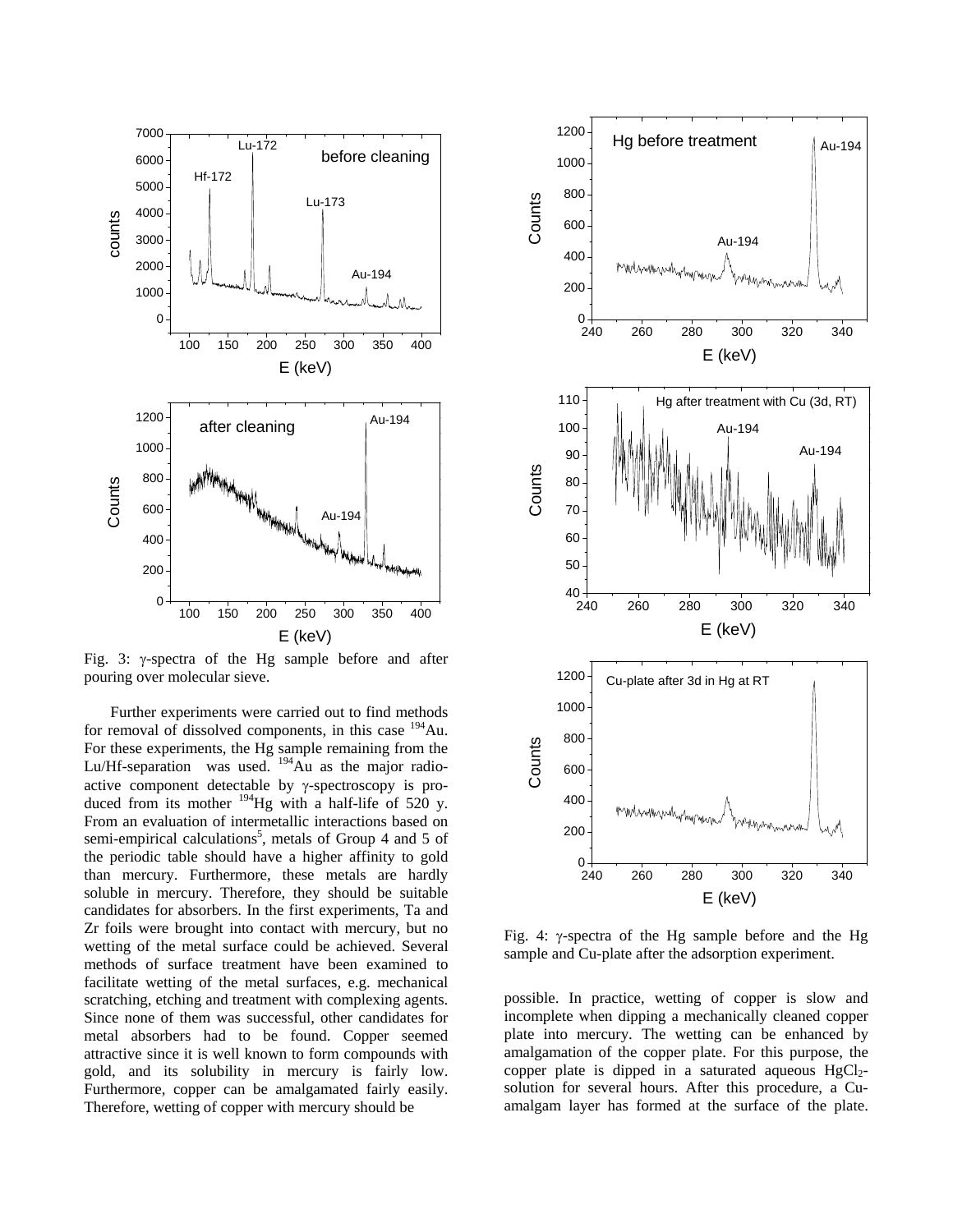After removal of precipitated CuCl the surface shows a silvery metallic luster.

The amalgamated Cu-plate was placed in the goldcontaining mercury sample for three days under ambient conditions.  $\gamma$ -spectra of the mercury sample were taken before and after the experiment. The Cu-plate was measured on the  $\gamma$ -detector as well, after the experiment.

The results of  $\gamma$ -spectrometry are shown in Fig. 4. After the treatment, Au is almost quantitatively removed from Hg and attached to the Cu-Plate. The kinetics of the process is now under study. First results indicate that the process is quite fast, i.e. about 50 % of the gold is adsorbed within 15 min.

The results obtained suggest that metal absorbers could indeed be used to remove dissolved nuclear reaction products from a spallation target system. However, it is unclear if this method only works for carrier free amounts as present in the experiments described here. In a high power spallation system the final concentrations of dissolved components could be much higher and the absorber surface could be saturated. Therefore, the capacity of such a metal absorber has to be determined and in practice probably it has to be replaced from time to time when an efficient removal of dissolved components is desired. Other candidates that could be removed from Hg using a Cu-absorber would be e.g. Zn and Sn. These metals are soluble in Hg, and are known to form stable phases with Cu. These systems will be studied in our laboratory.

# **IV. A CONCEPT FOR MERCURY PURIFICATION IN A SPALLATION TARGET LOOP**

In principle, the impurities present in a spallation loop can be divided in different classes according to their physical and chemical state. First of all, one has to deal with gaseous nuclear reaction products, predominantly hydrogen, helium and the heavier noble gases. Non volatile elements can be divided in two classes: highly and less soluble. Many elements produced by nuclear reactions will undergo chemical reactions and form solid compounds, e.g. oxides or intermetallic phases, which have a low solubility in Hg. These compounds, according to their density, will tend to either float on top of the liquid metal, to sediment or to form particles dispersed in the liquid metal.

Gaseous impurities will diffuse out of the liquid metal fairly fast at the liquid-gas interface that will be present in an expansion tank within the loop. If necessary, the heavier, condensable noble gases could be retained in cooled zeolite traps. For hydrogen, catalytic conversion to water and gettering of the latter on a drying agent has been discussed for MEGAPIE, but this approach was not realized and model studies are still pending.

For removal of dissolved components, metal absorbers could be useful, as demonstrated by the above mentioned example showing the removal of Au from Hg with a copper plate.

Since the solubility usually decreases with decreasing temperature, less soluble species can be precipitated at a cold trap. For solid phases floating on top of the liquid gas interface, we suggest a skimming procedure, while particles carried with the liquid metal stream could be filtered out using filters made of high surface area material, as demonstrated above for the separation of Lu and Hf from mercury. These filters probably would have to be placed in a bypass to avoid serious consequences for the flow conditions in the main loop. Should phases with higher density than mercury be formed, they will generally tend to accumulate in the lower part of the loop. In case there are unfavorable flow conditions, these materials might accumulate at certain positions and influence the operation of the loop. In case they don't sediment but are carried by mercury, they will be either trapped by the suggested filter systems or finally sediment in the storage tank where Hg is stored during maintenance.

In general, to efficiently avoid a contamination of the loop we recommend integrating the suggested devices as close as possible to the region where the impurities are produced, i.e. directly behind the spallation target. Of course, these procedures are still not in a mature state and need much more basic research, technical development of the separation devices and finally integration in the target loop

Other possible methods for purifying mercury include distillation or treatment of Hg with oxidizing agents (e.g. oxygen or aqueous  $HNO<sub>3</sub>$ ) and removal of the oxidized impurities. Distillation would have to be carried out offline. From radioprotection considerations the evaporation of many tons of highly radioactive Hg seems undesirable. Furthermore, even if it is technically feasible, it remains questionable if this technique would be economically favorable. Oxidation with oxygen and skimming of the oxidation products could be feasible online. However, this procedure might induce larger amounts of solid oxide material that could harm the operation of the loop. The extraction of impurities using aqueous oxidizing agents will produce a large amount of liquid radioactive waste. This has disadvantages for disposal, but may be advantageous if one wants to extract carrier-free radionuclides for certain applications. The online methods using cold traps, filters, skimming and metal absorbers on the other hand don't produce additional liquid radioactivity. Furthermore, due to their chemical diversity, they will provide a certain chemical selectivity that could be very helpful if some of the extracted radionuclides are to be exploited for medical or technical applications.